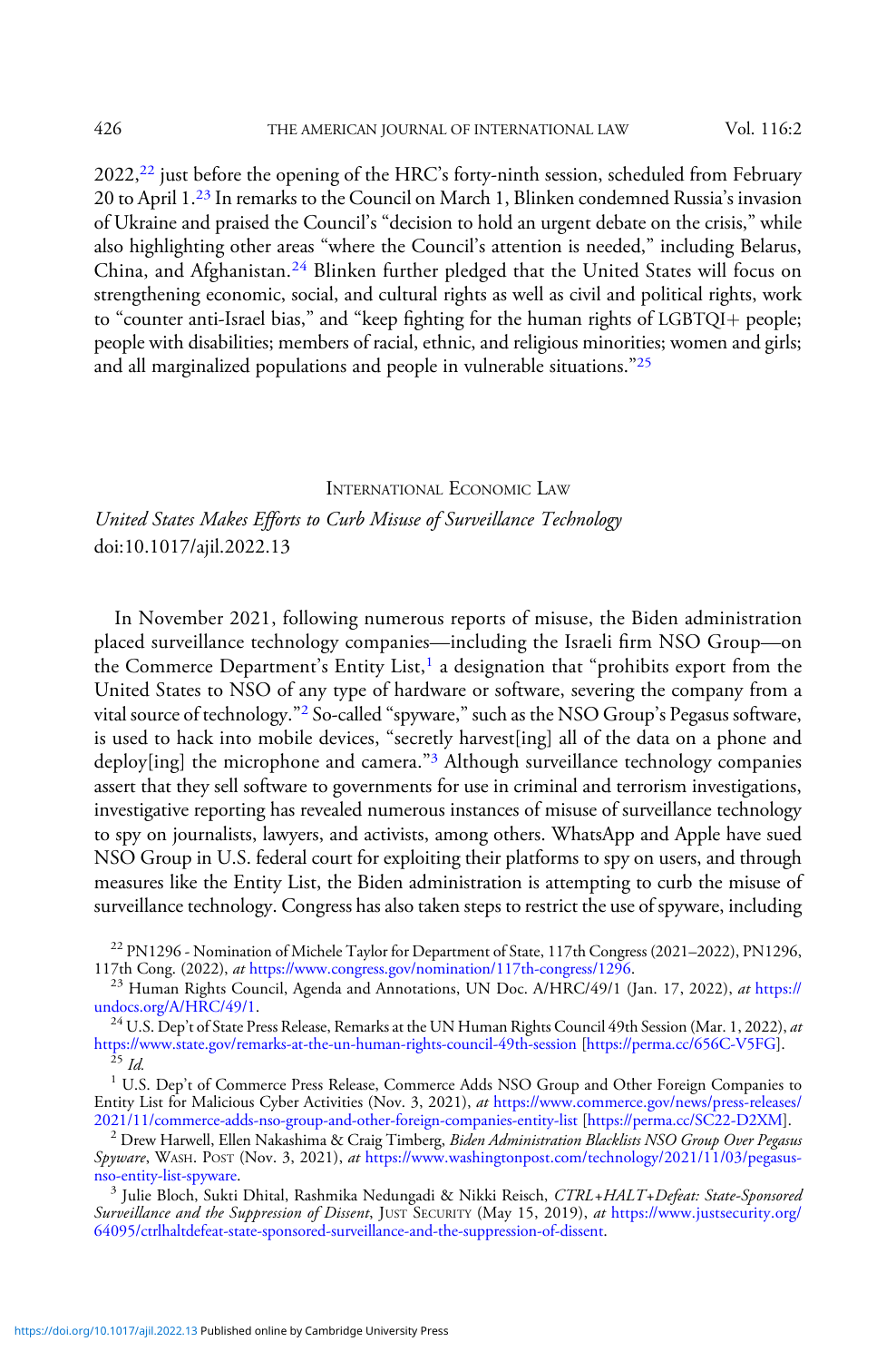by requiring the secretary of defense, in consultation with the director of national intelligence and other federal agencies as appropriate, to report to Congress a list of companies that sell surveillance technology that has been misused. Challenges, however, remain as new companies exploit a burgeoning market for surveillance technology.

At the center of the growing concern surrounding surveillance technology is NSO Group, an Israeli company that sells the Pegasus surveillance software. NSO markets Pegasus as a tool that "helps government agencies prevent and investigate terrorism and crime to save thousands of lives around the globe."<sup>4</sup> NSO asserts that its technology is "used exclusively by government intelligence and law enforcement agencies."<sup>5</sup> In certain cases, the technology appears to have done what NSO Group advertises. Mexican law enforcement reportedly used the surveillance technology during the operation to capture and arrest Joaquín Guzmán Loera, the drug cartel leader known as "El Chapo."<sup>6</sup> In another instance, the software reportedly helped European law enforcement "take down a global child-abuse ring."7

But a number of investigations by academic institutes and the media have revealed that NSO's Pegasus software has been used to target dissidents and government officials, among others. Two early revelations about misuse came in 2016 and 2017. In 2016, the University of Toronto's Citizen Lab published a report detailing its investigation into the United Arab Emirates' use of Pegasus to surveil Ahmed Mansoor, "an internationally recognized human rights defender."<sup>8</sup> In 2017, a New York Times investigation revealed that the Mexican government used Pegasus against "human rights lawyers, journalists and anticorruption activists."<sup>9</sup> Then in 2021, the Pegasus Project, an international, collaborative investigation into the misuse of NSO Group's surveillance technology in which seventeen media organizations participated,<sup>10</sup> uncovered a list of more than 50,000 phone numbers, located in over fifty countries, that may have been targeted by Pegasus.<sup>11</sup> The investigative team also confirmed dozens of smartphone hacks, including on the phones of murdered Saudi journalist Jamal Khashoggi's wife and fiancée<sup>12</sup> and of dissidents in Poland and Hungary.<sup>13</sup> The database even included French President Emmanuel Macron's phone number.<sup>14</sup> Although NSO Group has repeatedly asserted that "'[i]t is technologically impossible'" for

<sup>4</sup> NSO Group, *at [https://www.nsogroup.com](https://www.nsogroup.com/).*<br><sup>5</sup> NSO Group, *About Us, at [https://www.nsogroup.com/about-us.](https://www.nsogroup.com/about-us/)*<br><sup>6</sup> Ronen Bergman & Mark Mazzetti, *The Battle for the World's Most Powerful Cyberweapon,* N.Y. TIMES MAG. (Jan. 28, 2022), *at* [https://www.nytimes.com/2022/01/28/magazine/nso-group-israel-spyware.html.](https://www.nytimes.com/2022/01/28/magazine/nso-group-israel-spyware.html) <sup>7</sup> Id.

<sup>8</sup> Bill Marczak & John Scott-Railton, *The Million Dollar Dissident*, CITIZEN LAB (Aug. 24, 2016), *at* [https://](https://citizenlab.ca/2016/08/million-dollar-dissident-iphone-zero-day-nso-group-uae/)<br>citizenlab.ca/2016/08/million-dollar-dissident-iphone-zero-day-nso-group-uae. [citizenlab.ca/2016/08/million-dollar-dissident-iphone-zero-day-nso-group-uae.](https://citizenlab.ca/2016/08/million-dollar-dissident-iphone-zero-day-nso-group-uae/)<br><sup>9</sup> Azam Ahmed & Nicole Perlroth, *Using Texts as Lures, Government Spyware Targets Mexican Journalists and* 

Their Families, N.Y. TIMES (June 19, 2017), at [https://www.nytimes.com/2017/06/19/world/americas/mexico](https://www.nytimes.com/2017/06/19/world/americas/mexico-spyware-anticrime.html)[spyware-anticrime.html](https://www.nytimes.com/2017/06/19/world/americas/mexico-spyware-anticrime.html).<br><sup>10</sup> Forbidden Stories, *About the Pegasus Project, at* [https://forbiddenstories.org/about-the-pegasus-project](https://forbiddenstories.org/about-the-pegasus-project/).<br><sup>11</sup> Dana Priest, Craig Timberg & Souad Mekhennet, *Private Israeli Spyware Used to Ha* 

Journalists, Activists Worldwide, WASH. POST (July 18, 2021), at https://www.washingtonpost.com/investiga-<br>tions/interactive/2021/nso-spyware-pegasus-cellphones.

<sup>12</sup> Dana Priest, Souad Mekhennet & Arthur Bouvart, Jamal Khashoggi's Wife Targeted With Spyware Before His Death, WASH. POST (July 18, 2021), at https://www.washingtonpost.com/investigations/interactive/2021/jamal-khashoggi-wife-fiancee-cellphone-hack.

<sup>13</sup> Daniel Boffey, EU to Launch Rare Inquiry Into Pegasus Spyware Scandal, GUARDIAN (Feb. 10, 2022), at [https://](https://www.theguardian.com/news/2022/feb/10/eu-close-to-launching-committee-of-inquiry-into-pegasus-spyware) [www.theguardian.com/news/2022/feb/10/eu-close-to-launching-committee-of-inquiry-into-pegasus-spyware.](https://www.theguardian.com/news/2022/feb/10/eu-close-to-launching-committee-of-inquiry-into-pegasus-spyware)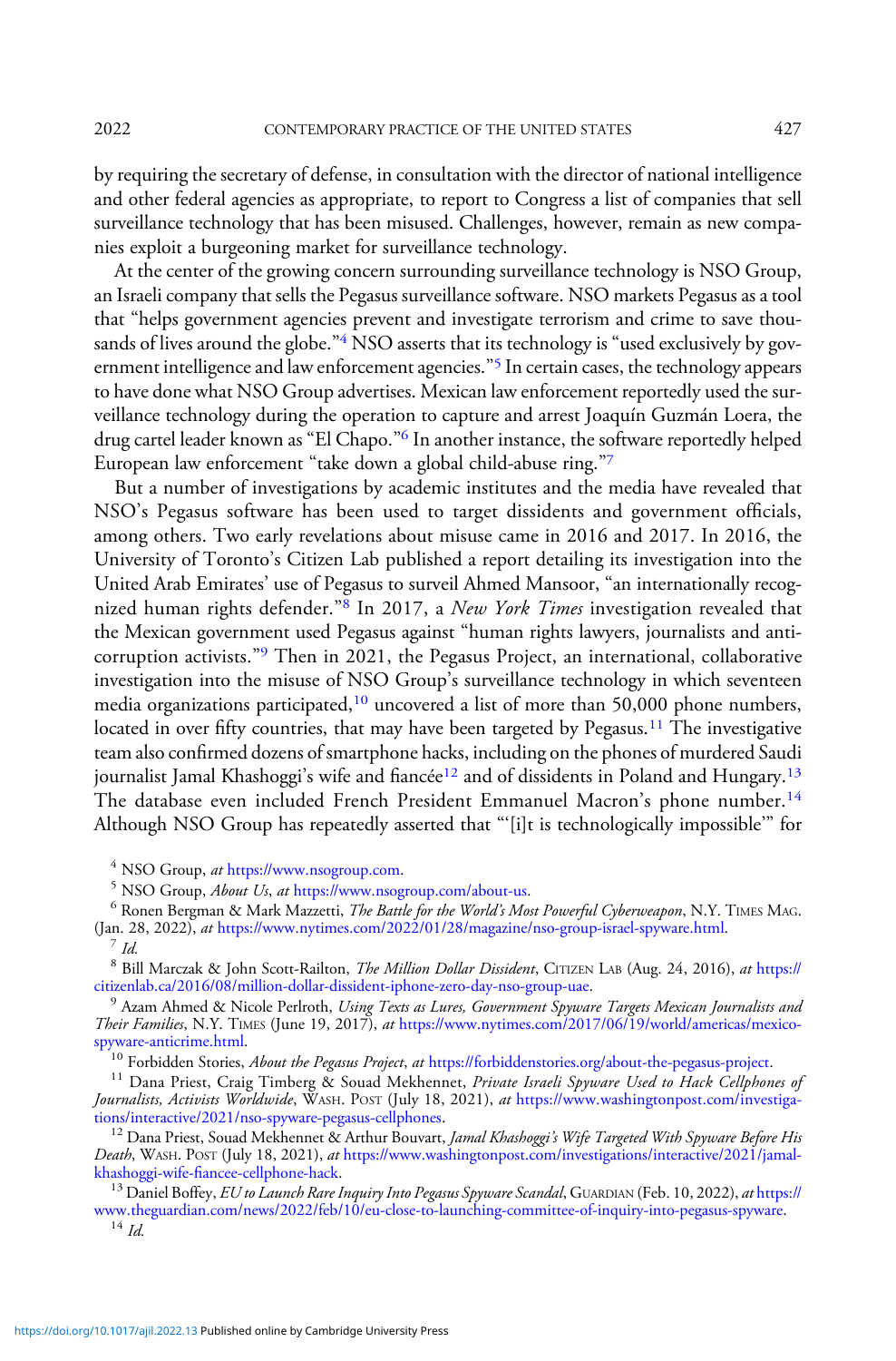Pegasus to be deployed against phones with a U.S.  $+1$  number or phones in the United States,<sup>15</sup> in December 2021 news broke of "the first confirmed cases of Pegasus being used to target American officials," namely U.S. embassy staff in Uganda.<sup>16</sup>

Following these reports of misuse, the messaging platform WhatsApp and its parent company Facebook (now Meta) sued NSO Group in U.S. federal court in California in October 2019. The complaint alleges that NSO Group "reverse-engineered the WhatsApp app and developed a program to enable them to emulate legitimate WhatsApp network traffic in order to transmit malicious code—undetected—to Target Devices over WhatsApp servers," ultimately targeting roughly 1,400 devices used by "attorneys, journalists, human rights activists, political dissidents, diplomats, and other senior foreign government officials."<sup>17</sup> WhatsApp seeks "injunctive relief and damages pursuant to the Computer Fraud and Abuse Act . . . and the California Comprehensive Computer Data Access and Fraud Act" as well as pursuant to "breach of contract and trespass to chattels" claims.<sup>18</sup> NSO Group moved to dismiss for a lack of subject matter jurisdiction, arguing that "conduct giving rise to the complaint was performed by foreign sovereigns and the Foreign Sovereign Immunit[ies] Act ('FSIA') ... bars any lawsuit" on the basis of foreign sovereigns' or their contractors' conduct.19 The district court denied NSO Group's motion to dismiss,<sup>20</sup> and NSO appealed.<sup>21</sup>

On November 8, 2021, the Ninth Circuit affirmed the district court's decision, unanimously denying NSO's motion to dismiss and rejecting its attempt to claim immunity. The court recognized that

[n]either the Supreme Court nor this Court has answered whether an entity that does not qualify as a "foreign state" can claim foreign sovereign immunity under the common law. It is clear under existing precedent that such an entity cannot seek immunity under the FSIA. Whether such entity can sidestep the FSIA hinges on whether the Act took the entire field of foreign sovereign immunity as applied to entities, or whether it took the field only as applied to foreign *state* entities, as NSO suggests.<sup>22</sup>

The court determined that "an entity is entitled to foreign sovereign immunity, if at all, only under the FSIA. If an entity does not fall within the Act's definition of 'foreign state,' it cannot claim foreign sovereign immunity. Period."<sup>23</sup> The court explained that "the omission of entities like NSO from the FSIA's definition of foreign states and their 'political subdivisions,

<sup>15</sup> Craig Timberg, John Hudson & Kristof Clerix, Key Question for Americans Overseas: Can Their Phones Be Hacked?, WASH. POST (July 19, 2021), at https://www.washingtonpost.com/national-security/2021/07/19/us-<br>phone-numbers-nso.

<sup>16</sup> Craig Timberg, Drew Harwell & Ellen Nakashima, Pegasus Spyware Used to Hack U.S. Diplomats Working Abroad, WASH. POST (Dec. 3, 2021), at https://www.washingtonpost.com/technology/2021/12/03/israel-nso-<br>pegasus-hack-us-diplomats.

 $\frac{17}{17}$  Complaint at 8–9, WhatsApp Inc. et al. v. NSO Group Techs. Ltd. et al., No. 3:19-cv-07123 (N.D. Cal. Oct. 29, 2019) (Doc. 1).

<sup>18</sup> *Id.* at 2.<br><sup>19</sup> WhatsApp Inc. v. NSO Group Techs. Ltd., 472 F. Supp. 3d 649, 663 (N.D. Cal. 2020).<br><sup>20</sup> *Id.* at 667.<br><sup>21</sup> Notice of Appeal, WhatsApp Inc. et al. v. NSO Group Techs. Ltd. et al., No. 4:19-cv-07123-PJ

<sup>22</sup> WhatsApp Inc. v. NSO Group Techs. Ltd., 17 F.4th 930, 937 (9th Cir. 2021). <sup>23</sup> Id.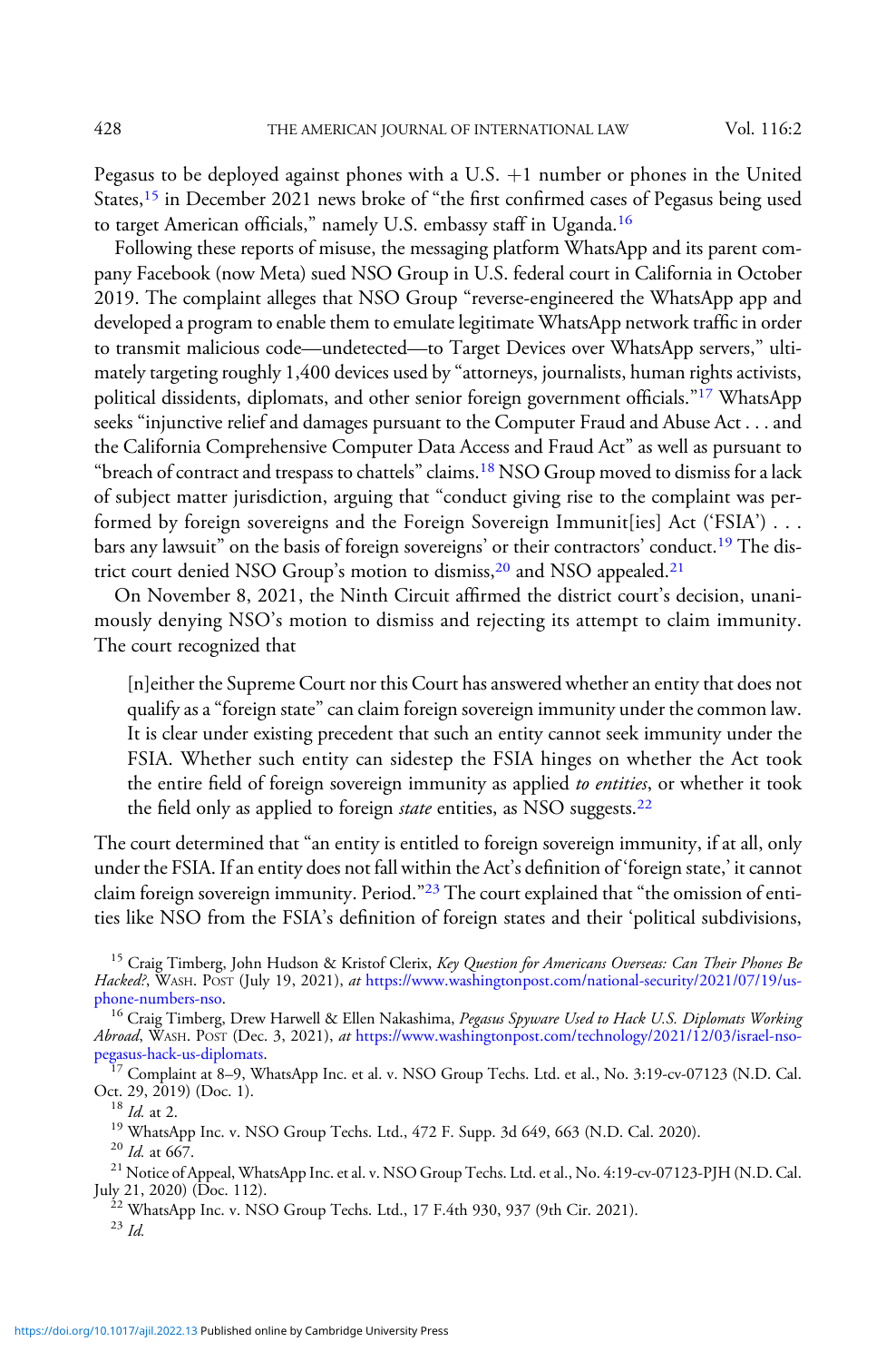agencies, and instrumentalities' reflects a threshold determination about the availability of foreign sovereign immunity for such entities: they never qualify."<sup>24</sup> The court further explained that there was no need to examine whether NSO is entitled to foreign official immunity under the common law, but noted the "compelling fact" that "neither the State Department nor any court has ever applied foreign official immunity to a foreign private corporation under the common law."<sup>25</sup> The court therefore affirmed the district court's denial of NSO's motion to dismiss.<sup>26</sup> The Ninth Circuit denied rehearing and rehearing en banc,<sup>27</sup> and NSO has filed a petition for certiorari with the Supreme Court.<sup>28</sup>

WhatsApp's suit is not the only civil claim against NSO. In November 2021, Apple sued NSO, seeking "a permanent injunction to ban NSO Group from using any Apple software, services, or devices."<sup>29</sup> Apple alleged NSO Group violated the Computer Fraud and Abuse Act and the California Business and Professions Code by selling what Citizen Lab dubbed the FORCEDENTRY spyware and allowing clients to hack into Apple users' devices.<sup>30</sup> In order to hack into Apple devices, NSO engineers had to create Apple IDs and agree to Apple's terms and conditions, which contain a clause subjecting users to the laws of California—thereby giving Apple a cause of action against NSO. $31$  Apple executives framed the case "as a warning shot to NSO and other spyware makers" that attempt to deploy spyware on Apple devices, with one explaining, "'If you do this, if you weaponize our software against innocent users, researchers, dissidents, activists or journalists, Apple will give you no quarter.<sup>392</sup>

In the biggest move against surveillance tech to date, the U.S. government added NSO Group and another Israeli surveillance technology firm, Candiru, to the Entity List on November 3.<sup>33</sup> The Commerce Department explained that

NSO Group and Candiru (Israel) were added to the Entity List based on evidence that these entities developed and supplied spyware to foreign governments that used these tools to maliciously target government officials, journalists, businesspeople, activists, academics, and embassy workers. These tools have also enabled foreign governments to conduct transnational repression, which is the practice of authoritarian governments

2022), at [https://apnews.com/article/us-supreme-court-technology-business-spyware-lawsuits-3a2cdcfdac22](https://apnews.com/article/us-supreme-court-technology-business-spyware-lawsuits-3a2cdcfdac224647bd65e95fd57395d5)

<sup>29</sup> Apple Sues NSO Group to Curb the Abuse of State-Sponsored Spyware, APPLE (Nov. 23, 2021), at [https://www.](https://www.apple.com/newsroom/2021/11/apple-sues-nso-group-to-curb-the-abuse-of-state-sponsored-spyware/)

[apple.com/newsroom/2021/11/apple-sues-nso-group-to-curb-the-abuse-of-state-sponsored-spyware.](https://www.apple.com/newsroom/2021/11/apple-sues-nso-group-to-curb-the-abuse-of-state-sponsored-spyware/)<br><sup>30</sup> See Complaint, Apple Inc. v. NSO Group Techs. Ltd. et al., No. 5:21-cv-09078 (N.D. Cal. Nov. 23, 2021)<br>(Doc. 1).

<sup>31</sup> Nicole Perlroth, *Apple Sues Israeli Spyware Maker, Seeking to Block Its Access to iPhones*, N.Y. TIMES (Nov. 23, 2021), *at* https://www.nytimes.com/2021/11/23/technology/apple-nso-group-lawsuit.html.

<sup>32</sup> Id. (quoting Ivan Krstic, Apple's head of security engineering and architecture).<br><sup>33</sup> U.S. Dep't of Commerce Press Release, *supra* note 1; U.S. Dep't of Commerce, Final Rule, Addition of Certain Entities to the Entity List, 86 Fed. Reg. 60,759 (Nov. 4, 2021) [hereinafter Commerce Dep't Final Rule].

<sup>&</sup>lt;sup>24</sup> *Id.* at 939.<br><sup>25</sup> *Id.* at 940.<br><sup>26</sup> Id. 26 Id. 28 Id. 28 Det al. v. NSO Group Techs. Ltd. et al., No. 20-16408 (9th Cir. Jan. 6, 2022); *see also* Andrea Vittorio, NSO Loses Latest Challenge to Meta Lawsuit Over WhatsApp Spyware, BLOOMBERG LAW (Jan. 6, 2022), at [https://news.bloomberglaw.com/privacy-and-data-security/nso-loses-latest-challenge-to-meta-lawsuit](https://news.bloomberglaw.com/privacy-and-data-security/nso-loses-latest-challenge-to-meta-lawsuit-over-whatsapp-spyware)[over-whatsapp-spyware.](https://news.bloomberglaw.com/privacy-and-data-security/nso-loses-latest-challenge-to-meta-lawsuit-over-whatsapp-spyware)<br><sup>28</sup> Josef Federman, *NSO Turns to US Supreme Court for Immunity in WhatsApp Suit, Assoc. Press (Apr. 11,*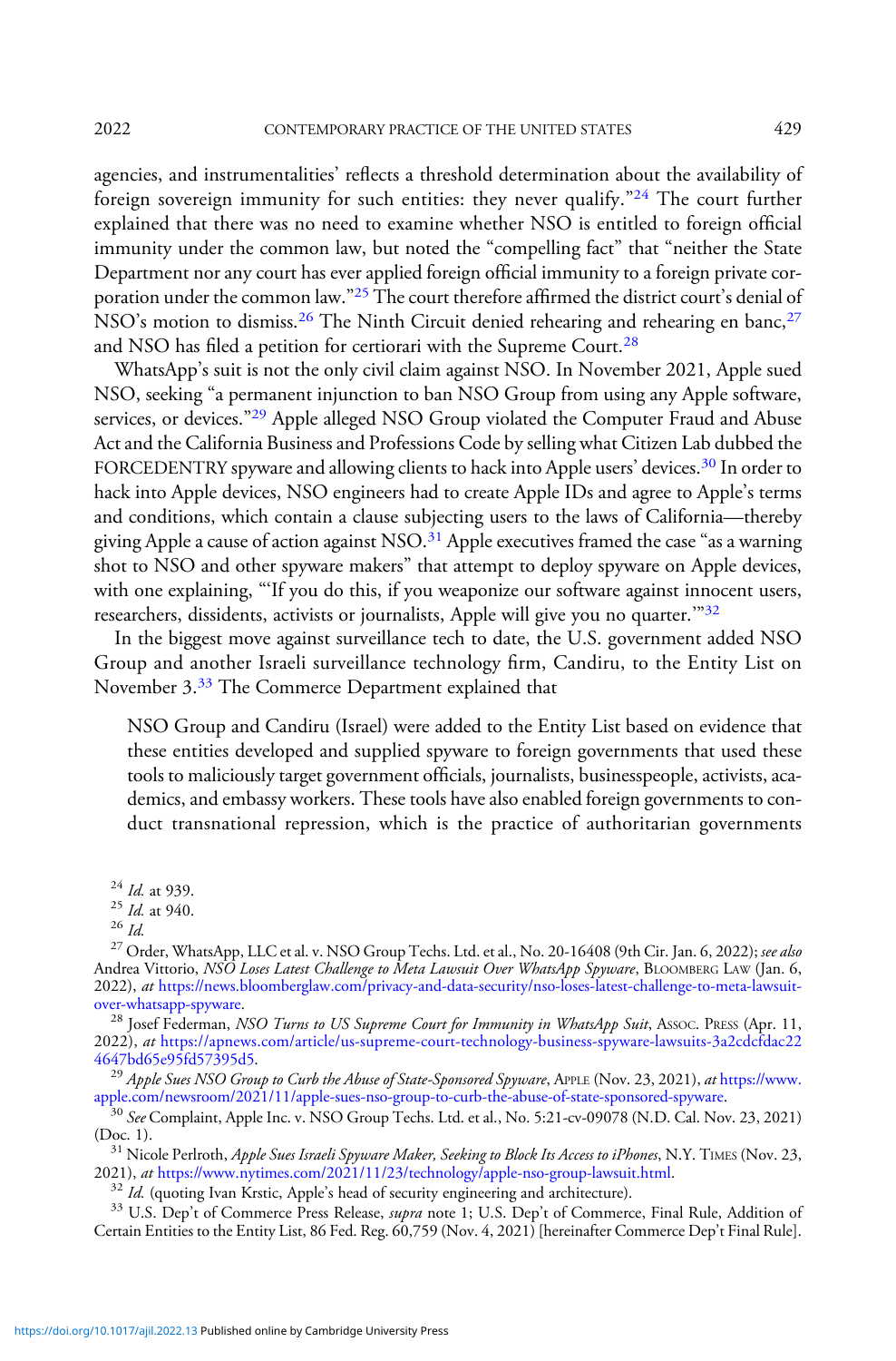targeting dissidents, journalists and activists outside of their sovereign borders to silence dissent. Such practices threaten the rules-based international order.<sup>34</sup>

Inclusion on the Entity List "restrict[s] the export, reexport, and in-country transfer of items subject to" export controls to listed companies.<sup>35</sup> To transfer export controlled items to listed entities requires a license, and the Commerce Department determined that as to NSO and Candiru, there should be a presumption of denial of license requests and no exceptions to the license requirement.<sup>36</sup>

While the United States has included companies like China's Huawei on the Entity List, <sup>37</sup> media reports expressed surprise at the listing of a company with ties to a close U.S. ally, characterizing the move as a "remarkable breach with Israel."<sup>38</sup> NSO Group's sales are subject to Israeli government review pursuant to export controls.<sup>39</sup> When the news of Pegasus misuse broke over the summer, Israel's defense ministry stated that it would revoke export licenses for Israeli surveillance technology companies if there were any "contravention of the terms of the license, especially after any violation of human rights,"<sup>40</sup> but the New York Times reported that Israel issued new licenses, including to NSO, to export to Saudi Arabia after the role of Pegasus in Saudi Arabia's state-sponsored murder of Jamal Khashoggi came to light.<sup>41</sup> Israeli officials reacted negatively to the listing of NSO Group and Candiru. According to reports, the United States informed Israel's Ministry of Defense "less than an hour before it was made public"—a move that made Israeli officials "furious."<sup>42</sup> The State Department, however, noted that the Biden administration is not "taking action against countries . . . where these entities are located."<sup>43</sup>

The Entity List additions build on other executive branch actions to address surveillance tech. In October, the Commerce Department released an interim final rule aimed at limiting the spread of "items that can be used for malicious cyber activities" and "ensur[ing] that U.S. companies are not fueling authoritarian practices."<sup>44</sup> The rule, which would cover, among other things, Pegasus, "will align the United States with the 42 European and other allies

<sup>34</sup> U.S. Dep't of Commerce Press Release, *supra* note 1.<br><sup>35</sup> Id. 36 Commerce Dep't Final Rule, *supra* note 33.<br><sup>37</sup> Commerce Adds Huawei Technologies Co. Ltd. to the Entity List, BLOOMBERG (May 15, 2019), at https://w

<sup>38</sup> David E. Sanger, Nicole Perlroth, Ana Swanson & Ronen Bergman, U.S. Blacklists Israeli Firm NSO Group Over Spyware, N.Y. TIMES (Nov. 3, 2021), at https://www.nytimes.com/2021/11/03/business/nso-group-spy-ware-blacklist.html.

<sup>39</sup> Peter Beaumont & Philip Oltermann, Israel to Examine Whether Spyware Export Rules Should Be Tightened, GUARDIAN (July 22, 2021), at https://www.theguardian.com/news/2021/jul/22/israel-examine-spyware-export-<br>rules-should-be-tightened-nso-group-pegasus.

<sup>40</sup> Ronen Bergman & Mark Mazzetti, *Israeli Companies Aided Saudi Spying Despite Khashoggi Killing*, N.Y. TIMES (July 17, 2021), *at* https://www.nytimes.com/2021/07/17/world/middleeast/israel-saudi-khashoggi-hack-<br>ing-nso.html.<br> $\frac{q_1}{4}$  *Id.* 

 $42$  Bergman & Mazzetti, supra note 6.

<sup>43</sup> U.S. Dep't of State Press Release, The United States Adds Foreign Companies to Entity List for Malicious Cyber Activities (Nov. 3, 2021), at https://www.state.gov/the-united-states-adds-foreign-companies-to-entity-<br>list-for-malicious-cyber-activities [https://perma.cc/5LA8-DRNN].

<sup>44</sup> U.S. Dep't of Commerce Press Release, Commerce Tightens Export Controls on Items Used in Surveillance of Private Citizens and Other Malicious Cyber Activities (Oct. 20, 2021), at [https://www.commerce.gov/news/](https://www.commerce.gov/news/press-releases/2021/10/commerce-tightens-export-controls-items-used-surveillance-private) [press-releases/2021/10/commerce-tightens-export-controls-items-used-surveillance-private](https://www.commerce.gov/news/press-releases/2021/10/commerce-tightens-export-controls-items-used-surveillance-private) [[https://perma.cc/](https://perma.cc/W7L5-HAEH)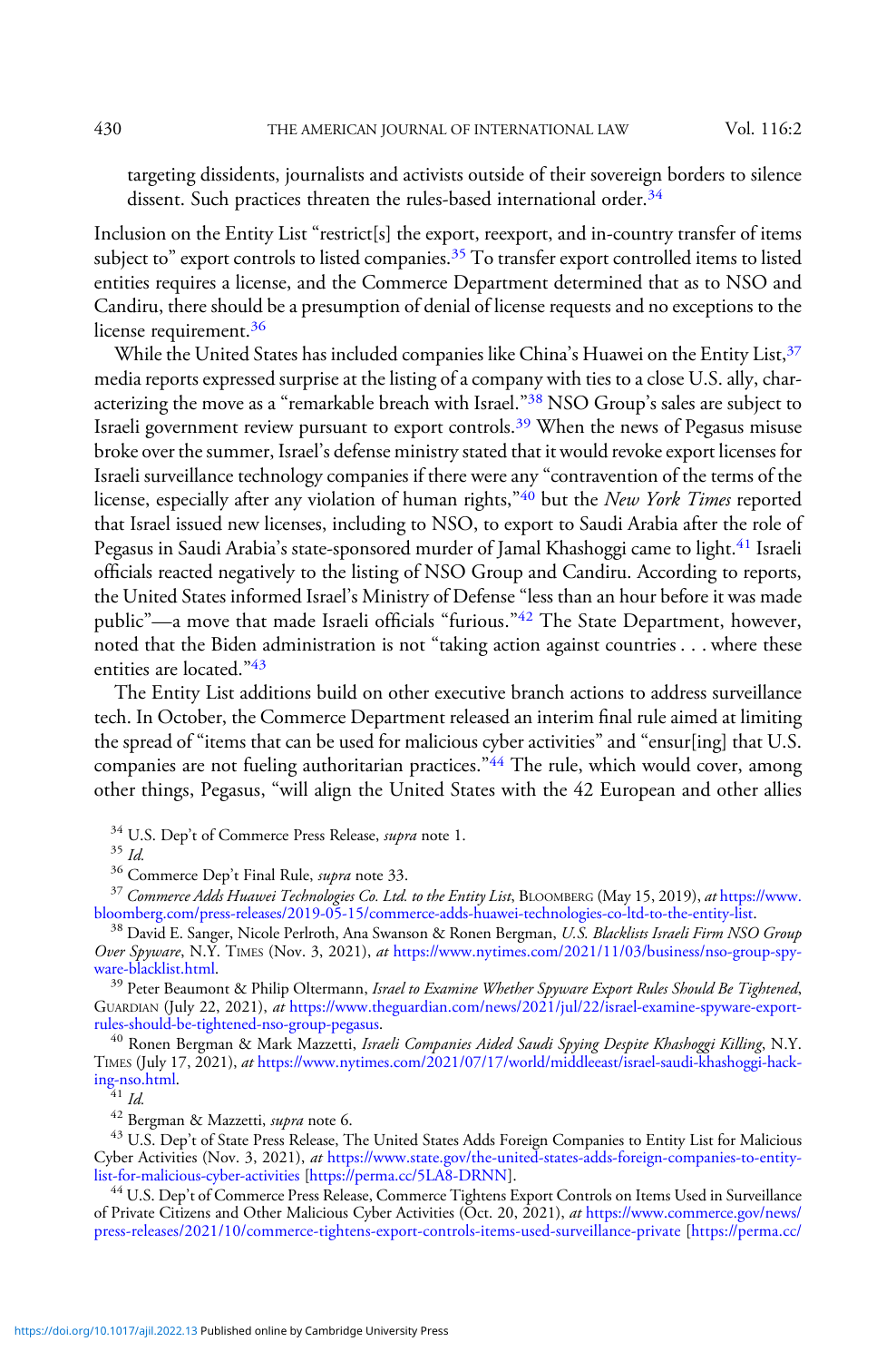that are members of the Wassenaar Arrangement, which sets voluntary export control policies on military and dual-use technologies."<sup>45</sup> The rule imposes "a license requirement for exports to countries of national security or weapons of mass destruction concern," as well as "countries subject to a U.S. arms embargo."<sup>46</sup>

The Biden administration has also taken action to curb the misuse of surveillance technology by China in particular. In June, President Joseph R. Biden Jr. issued an executive order prohibiting U.S. persons from purchasing or selling "any publicly traded securities" of entities that "operate or have operated in the defense and related materiel sector or the surveillance technology sector of the economy of" China.<sup>47</sup> The Biden administration has designated a number of companies for involvement in the development of surveillance technology used to target the Uyghurs and other groups within China and abroad.<sup>48</sup>

Congress has also identified surveillance technology as a growing threat and is attempting to address misuse of such technology. In the 2022 National Defense Authorization Act, Congress included a provision that "compels the State Department to send Congress an annual report listing companies" that have used surveillance technology "directed by human rights-abusing governments."<sup>49</sup> In particular, it requires the Director of National Intelligence and other federal agencies to "develop or maintain . . . a list of covered contractors with respect to which the [Defense] Department should seek to avoid entering into contracts."<sup>50</sup> A covered contractor under this provision is one that "has knowingly assisted or facilitated a cyber attack or conducted surveillance" against the United States or a group of protected individuals like journalists and activists.<sup>51</sup> The Act passed the House  $363-70$  and the Senate  $88-11$ ,  $52$  and Reps. Tom Malinowski (D-NJ), Katie Porter (D-CA), Joaquin Castro (D-TX), and Anna Eshoo (D-CA) in particular called out companies that share "sensitive surveillance technology with governments in countries like Saudi Arabia, the UAE, China, or Belarus."<sup>53</sup>

A group of Democratic lawmakers is also pushing the Biden administration to "build on" the Entity List additions by "implement[ing] Global Magnitsky sanctions for technology companies that have enabled human rights abuses, including the arrests, disappearance,

[W7L5-HAEH](https://perma.cc/W7L5-HAEH)]; U.S. Dep't of Commerce, Interim Final Rule, Information Security Controls: Cybersecurity Items, 86 Fed. Reg. 58,205 (Oct. 21, 2021).

<sup>45</sup> Ellen Nakashima, Commerce Department Announces New Rule Aimed at Stemming Sale of Hacking Tools to Russia and China, WASH. POST (Oct. 20, 2021), at [https://www.washingtonpost.com/national-security/com](https://www.washingtonpost.com/national-security/commerce-department-announces-new-rule-aimed-at-stemming-sale-of-hacking-tools-to-repressive-governments/2021/10/20/ecb56428-311b-11ec-93e2-dba2c2c11851_story.html)[merce-department-announces-new-rule-aimed-at-stemming-sale-of-hacking-tools-to-repressive-governments/](https://www.washingtonpost.com/national-security/commerce-department-announces-new-rule-aimed-at-stemming-sale-of-hacking-tools-to-repressive-governments/2021/10/20/ecb56428-311b-11ec-93e2-dba2c2c11851_story.html)

<sup>46</sup> U.S. Dep't of Commerce Press Release, *supra* note 44.<br><sup>47</sup> Exec. Order No. 14,032, 86 Fed. Reg. 30,145 (June 7, 2021).

<sup>48</sup> See Kristen E. Eichensehr, Contemporary Practice of the United States, 116 AJIL 433-34 (2022).

<sup>49</sup> Office of Congressman Tom Malinowski Press Release, Representatives Tom Malinowski, Katie Porter, Joaquin Castro, and Anna Eshoo Applaud Congressional Passage of the "NSO Blacklist" to Counter the Hacking for Hire Industry (Dec. 16, 2021), at https://malinowski.house.gov/media/press-releases/representa-<br>tives-tom-malinowski-katie-porter-joaquin-castro-and-anna-eshoo [https://perma.cc/S5RB-X8L9].

<sup>50</sup> National Defense Authorization Act for Fiscal Year 2022, Pub. L. No. 117-81, § 5502(a) (2021).<br><sup>51</sup> Id. § 5502(b).<br><sup>52</sup> All Actions S.1605 – 117th Congress (2021–2022), CONGRESS.GOV, at https://www.congress.gov/bill/ [congress/senate-bill/1605/all-actions?q](https://www.congress.gov/bill/117th-congress/senate-bill/1605/all-actions?q=%7B%22roll-call-vote%22%3A%22all%22%7D&r=2&s=1&overview=closed)=[%7B%22roll-call-vote%22%3A%22all%22%7D&r](https://www.congress.gov/bill/117th-congress/senate-bill/1605/all-actions?q=%7B%22roll-call-vote%22%3A%22all%22%7D&r=2&s=1&overview=closed)=[2&s](https://www.congress.gov/bill/117th-congress/senate-bill/1605/all-actions?q=%7B%22roll-call-vote%22%3A%22all%22%7D&r=2&s=1&overview=closed)=[1&](https://www.congress.gov/bill/117th-congress/senate-bill/1605/all-actions?q=%7B%22roll-call-vote%22%3A%22all%22%7D&r=2&s=1&overview=closed)<br>overview=closed.

53 Office of Congressman Tom Malinowski Press Release, supra note 49.